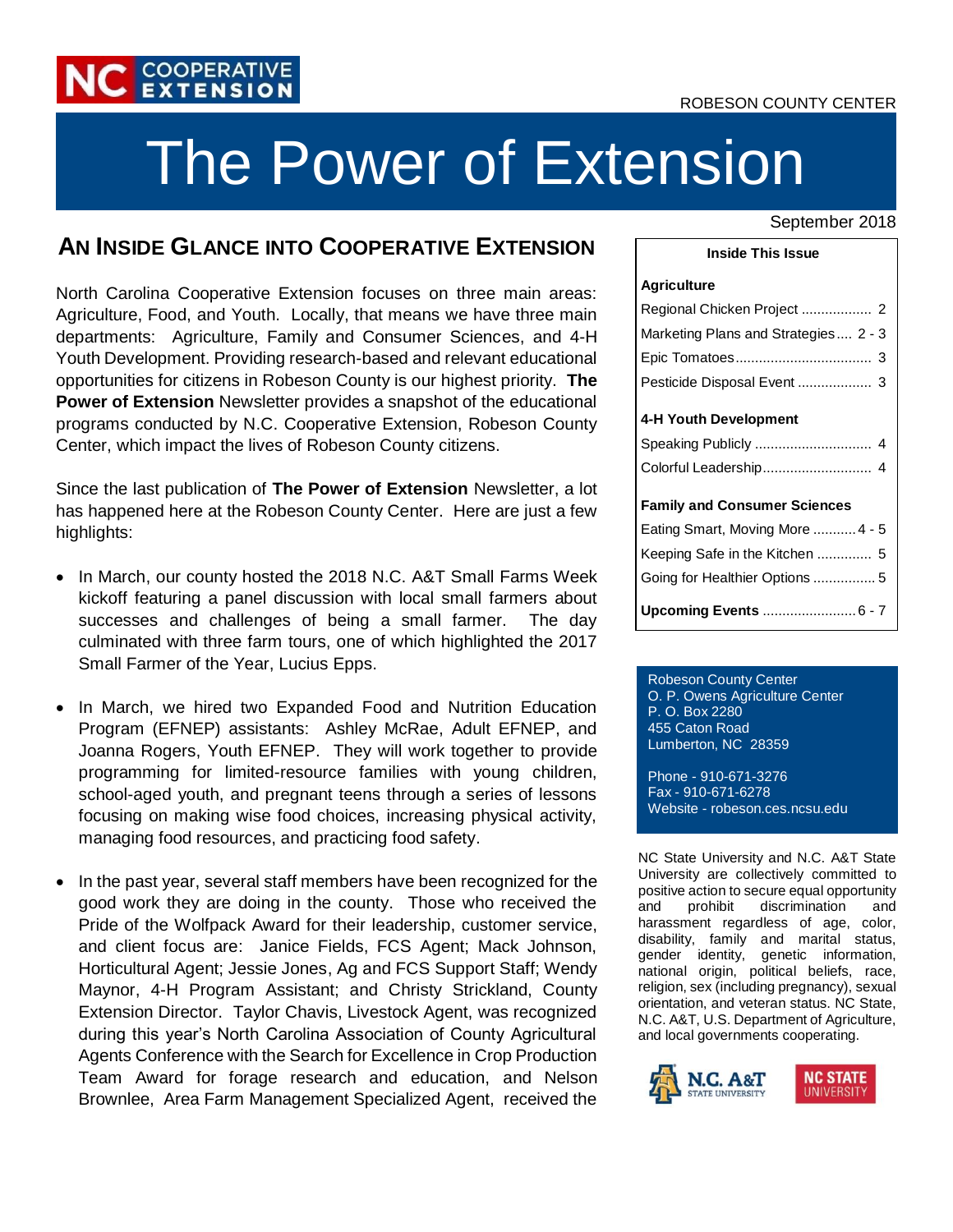Search for Excellence in Young, Beginning, or Small Farmers/Ranchers Award. Taylor was also recognized with an Achievement Award during the National Association of County Agricultural Agents Conference.

- 4-H has conducted eight Summer Fun camps/events. The summer program offers activities for all youth between the ages of 5 and 19. This summer, at least 70 children were able to take part in experiences that are designed to be fun while enhancing learning.
- We hosted four interns this summer from NC State University, N.C. A&T State University, and UNC Pembroke: Anthony Bullard, Taleek Harlee, Jessie Jones, and Kobe Purdie. They were involved in assisting agents with client needs, programming, developing a watering system for our raised bed gardens, harvesting research plots, working with 4-H Summer Fun, preparation for Food Preservation Classes, and much more!

N.C. A&T

Christy Finchland

Christy Strickland County Extension Director

## **AGRICULTURE**



**2018 Regional Chicken Project** -- There is a growing interest in youth participating in small animal projects. Chicken projects create a more affordable livestock showing option in comparison to the larger species. Cooperative Extension knows the value of livestock projects and the life skills they provide for children. As a collaborative effort between Extension/4-H and school agricultural education classes (FFA), livestock and 4-H agents from seven counties offered the chicken project. Participants could choose between raising laying hens or broilers. Broilers could be given back to be processed and donated to a food bank. The goal was to provide lessons in raising chickens, showing chickens, recordkeeping, and money management. There were 53 youth who participated in the show with 117 people in attendance. Youth raised

**COOPERATIVE** 

EXTENSION

laying hen chicks from three days old to four months old and broiler chicks from three days old to seven weeks old. There was an organized showmanship contest, breed show, and record book contest. Youth attended two mandatory training sessions. Cape Fear Farm Credit provided financial support for this project, including prize money. Evaluation and Results - Data was collected through an online evaluation prior to the show and at the show. The evaluation was completed by 72 people; 97 percent were very satisfied or satisfied with the overall experience of the project. Evaluations showed that 97 percent of the youth improved on responsibility and work ethic and 95 percent improved on communication skills. Some quotes from participants are: "I have really enjoyed being a part of the project" and "I love seeing all the children with their chickens showing love and companionship."

#### **Taylor Chavis, Extension Livestock Agent**

**Helping Small Farmers Develop Marketing Plans and Strategies** -- Small farmers are faced with many challenges as they attempt to manage risks associated with farming. One of the challenges they face is marketing risks. In 2017, the Extension Centers in Robeson and Sampson Counties hosted a series of Risk Management Workshops to address the challenges associated with marketing risks. The workshops were held in partnership with the United States Department of Agriculture - Risk Management Agency and National Crop Insurance Services. A team of Extension agents assisted



in recruiting potential participants and making follow-up contacts with participants. The objective of the program was to teach farmers the skills to understand their own operation sufficiently to develop marketing plans and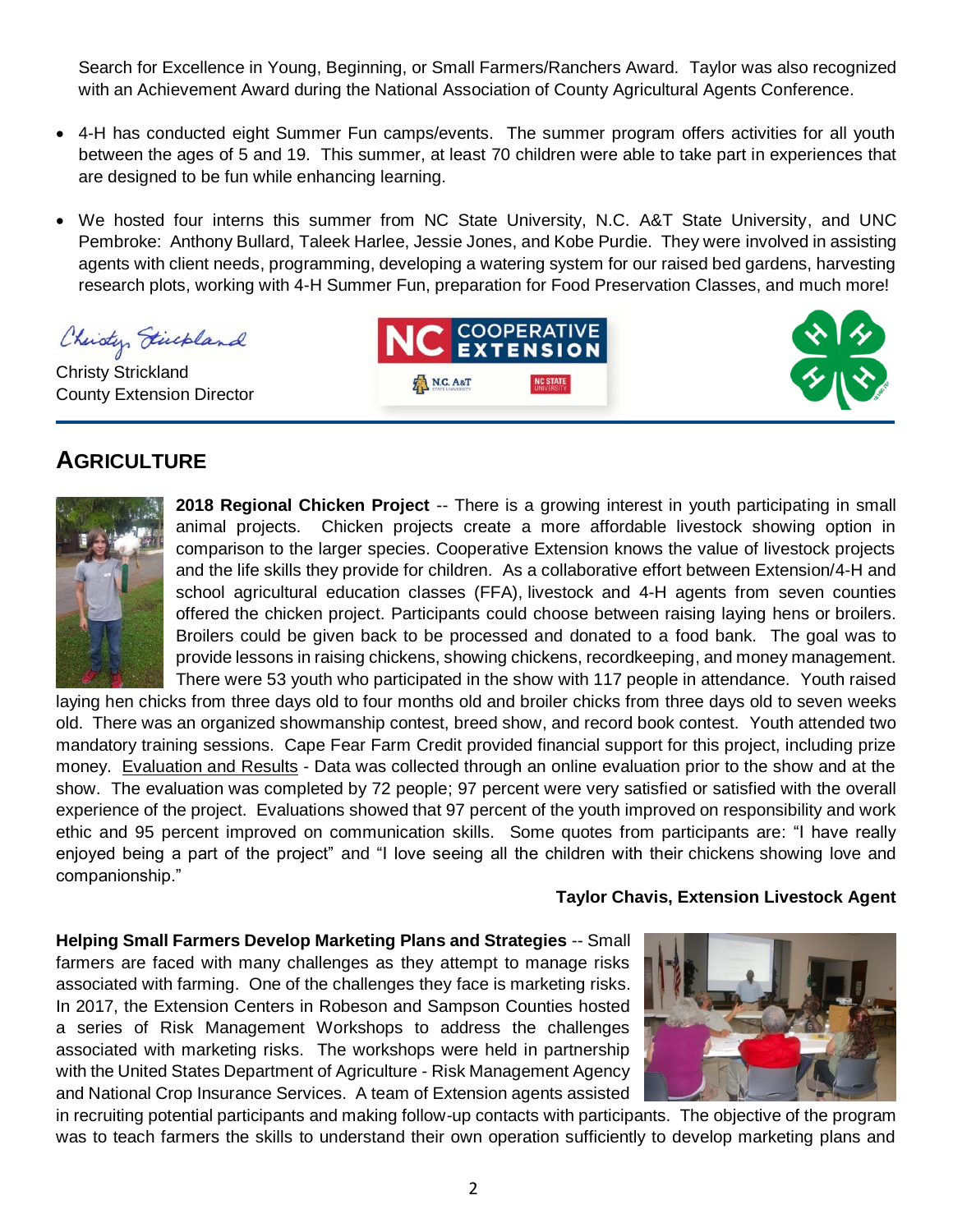strategies to make their farm more profitable. Evaluation and Results - After the final workshop, each participant completed a project evaluation, which included a pre and posttest. In January and February 2018, follow-up interviews were conducted by phone and mail. Three daylong workshops supplemented by personal assignments and on-farm visits providing individualized tutoring and counseling was delivered to 62 producers in two locations; 47 of the participants completed personal marketing plans. Many of the participants stated that the actions they completed on their personal marketing plans have made their farms more profitable and sustainable. Evaluations with 31 of these participants showed they have increased their income collectively by \$132,000. With these tools, local farmers can build the confidence they need to deal with both future risks and opportunities.

#### **Nelson Brownlee, Extension Area Farm Management Agent**

**Epic Tomatoes** -- Everybody enjoys fresh, local, homegrown tomatoes. Tomatoes seem to be the number one fruit (referred to as a vegetable by many folks) that everybody wants to grow. Cooperative Extension receives many calls on tomato culture and cultivar selection in the home garden. Acquiring a speaker that is somewhat of a local celebrity figure attracts more diverse folks who may not normally attend an Extension program. Cooperative Extension, along with the financial support of the Robeson County Extension Master Gardener Volunteers, was able to secure Craig LeHoullier, author of "Epic Tomatoes" and "Straw Bale Gardening," to present at our 3rd Annual Spring Seminar in March. He presented on his experience growing tomatoes, cultural tips, and variety selection. The event was



attended by 46 homeowners, gardeners, and Extension Master Gardeners. Evaluation and Results - The attendants were polled at the end of the program: 94 percent responded positively that they did learn something new and 86 percent agreed they would implement a cultural practice that was highlighted during the seminar, which should improve the quality of their homegrown tomatoes. Upon ending the program, many attendants left stating what a great and enjoyable program it was and that it was a perfect way to spend a cold Saturday morning.

#### **Mack Johnson, Extension Horticultural Agent**



**Pesticide Disposal Event Saves Thousands** -- Inventories of unwanted pesticides (insecticides, fungicides, and herbicides) by pesticide applicators, including homeowners, need to be properly disposed of to prevent health and environmental hazards. Inventories of such products occur by accumulating partially used pesticides in storage from previous years, applicators retiring or no longer in business, or from individuals who acquire property with pesticides left in outbuildings. These individuals are burdened with finding ways to properly dispose of unwanted chemicals. Based on this need, Cooperative Extension held a one-day pesticide disposal collection event in partnership with

the North Carolina Department of Agriculture and Consumer Services, Pesticide Disposal Assistance Program. A certified contractor weighed and counted each container of pesticide as it was delivered the day of the collection event. Evaluation and Results - As a result of the free amnesty event, the certified contractor collected 121 containers for a total of 1,102 pounds of unwanted pesticides for proper disposal. Disposal of unwanted pesticides by private individuals would cost, on average, \$7 per pound. The combined savings for all participants was \$7,714. Since 2012, this free program has saved county participants over \$74,000. Proper pesticide disposal contributes to the improvement of environmental and public health by keeping pesticides out of the environment and reducing the risk of pesticide exposure to all citizens.

#### **Mac Malloy, Extension Field Crops Agent**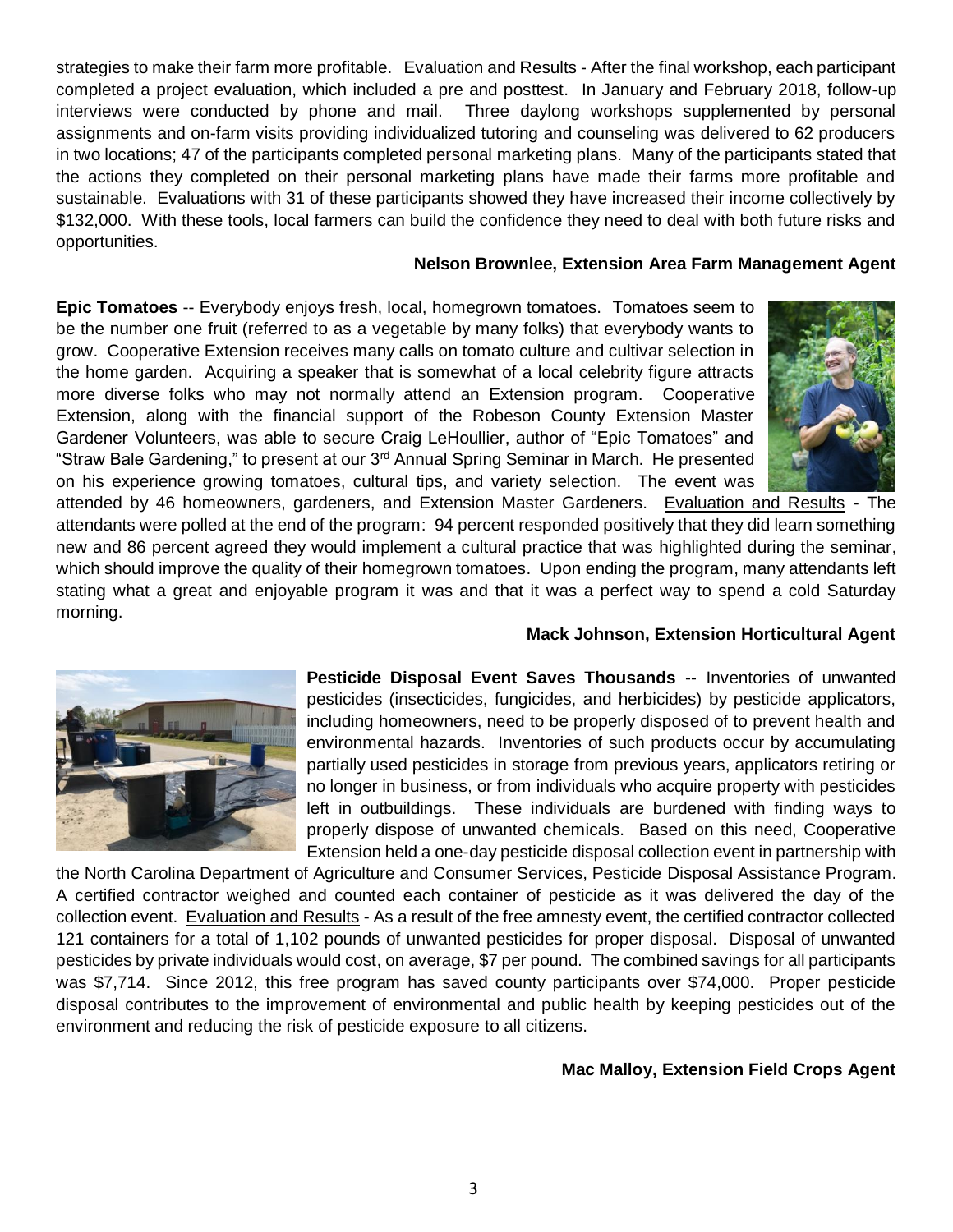## **4-H YOUTH DEVELOPMENT**





**Speaking Publicly --** Public speaking is listed as the number one fear of most people and many employers now list public speaking as a basic job skill. The Robeson County 4-H Program worked with youth on a three-level public speaking competition. Youth had the opportunity to prepare speeches and presentations for county-level competitions. If they did well on the county level, they had the opportunity to move forward to district and then state-level competitions. Evaluation and Results - Evaluations were based on verbal feedback and overall scores. Of the youth who competed at county, 98 percent had the opportunity to move forward. Of the youth

who competed at district, 100 percent had the opportunity to move forward to state competition. At state, 69 percent of the youth competing placed in the top three. Youth and parents alike indicated that because of this series of competitions, the participating youth are more likely to give public speeches and are much more comfortable getting up to speak. Due to the success of this program, we will continue to offer this program.

#### **Wendy Maynor, Extension 4-H Program Associate**

**Colorful Leadership** -- Often, adults and youth find themselves "voluntold" into leadership positions because they are often not confident in their leadership skills. However, the best way to build confidence and skills is to take on the positions and learn while doing. Training to help these new and aspiring leaders is also important. The New Hanover and Robeson County 4-H agents planned a leadership training centering around the Real Colors personality assessment. The goal of the workshop was to identify different personalities, work styles, and leadership tendencies in the teen officers as well as adult volunteers. This would



help the agent devise programming styles that they would relate to better and allow them to start working more closely as a team. The three-hour workshop was open to all 4-H members and adult volunteers who attended the teen council meeting. Participants went through an assessment to learn their personality types and then various interactive activities to learn about each color's strengths and weaknesses. Evaluation and Results - Quantitative and qualitative oral and written evaluations were conducted immediately and approximately a week after the training. On the night of the training, 100 percent of the participants said they learned something new about themselves as well as how to more effectively work with others. More than 50 percent of the participants took part in the follow-up survey. All stated they were applying what they had learned in the workshop, and 20 percent said they had improved their communication skills among other colors. All but one respondent said they would like to continue to expand on this training to increase their team working, relationship building, and communication skills.

#### **Shea Ann DeJarnette, Extension 4-H Youth Development Agent**

### **FAMILY AND CONSUMER SCIENCES**



**Faithful Families Eating Smart and Moving More --** According to the 2015 State of County Health Report, four of the top five leading causes of death in Robeson County include heart disease, cancer, stroke, and diabetes. Also, these chronic diseases in adults are impacted by a county poverty rate of 32 percent, poor nutrition, and food insecurity. In an effort to address this need, Cooperative Extension provided nine nutrition workshops to 59 participants at a local church, of which 21 attended five or more classes. Evaluation and Results - Written and verbal evaluations were administered at the beginning and end of the series to all

participants. Completed pre- and post-surveys from 14 participants revealed 100 percent increased knowledge and 93 percent changed behavior. Forty-three percent stated they were eating more fruits and vegetables and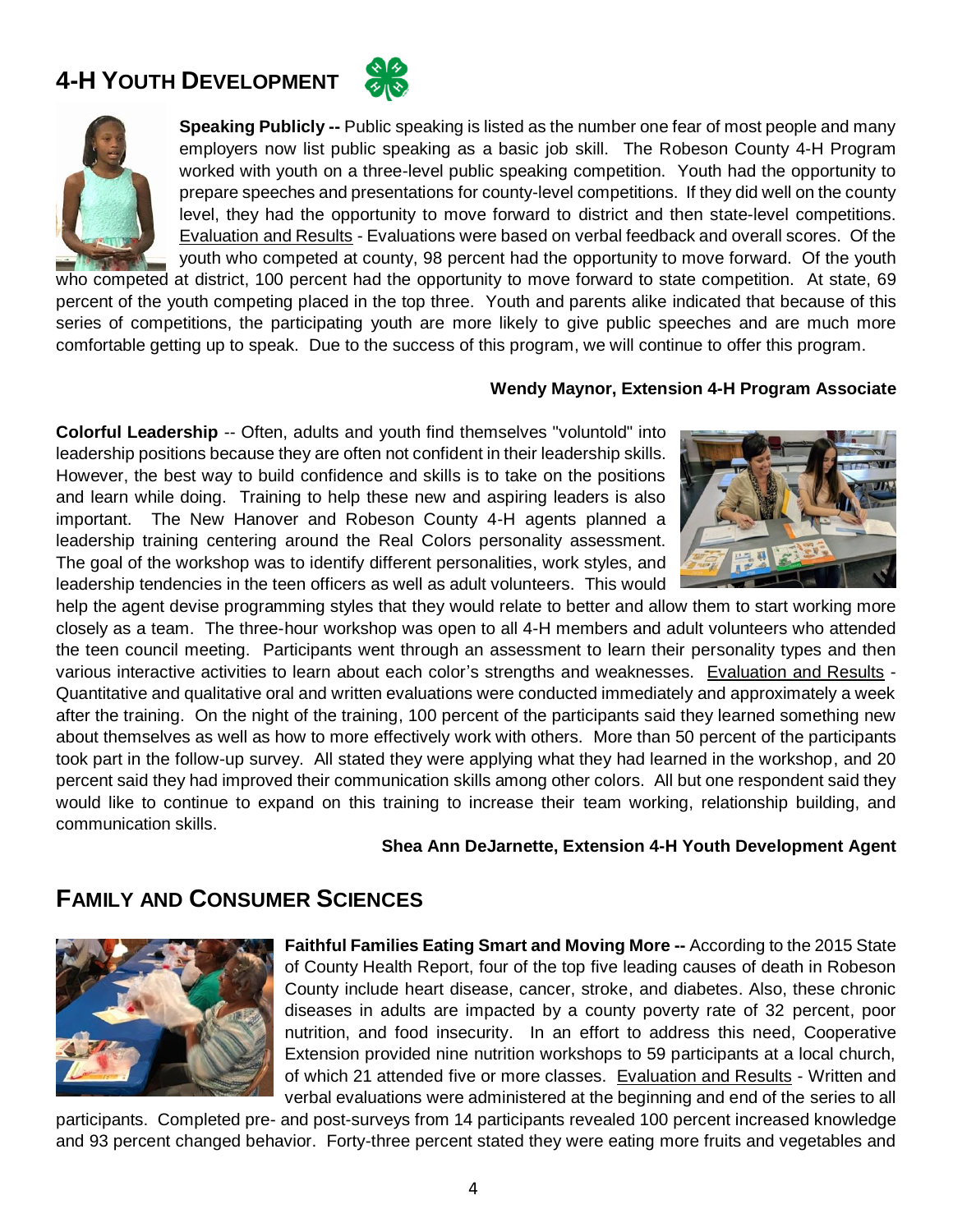71 percent stated they are drinking more water. Furthermore, at least one stated she had lost six pounds since the class had started, was eating more fruits, and exercising more often. Others stated they were more conscious of portion sizes and reading food labels. In addition, several are now practicing safe food-handling techniques such as washing their fruit before consuming and sanitizing surfaces. By adopting healthy and safe eating and physical activity habits, these participants will improve their families' health, save money, and lessen the financial burden on the health-care system. Based on results, Cooperative Extension will continue to offer similar programs.

#### **Janice Fields, Extension Family and Consumer Sciences Agent**

**Keeping Safe in the Kitchen** -- The Centers for Disease Control and Prevention estimates that each year 48 million people get sick from a foodborne illness, 128,000 are hospitalized, and 3,000 die. Researchers have identified 250 foodborne diseases. Contamination can occur at any point during production, processing, distribution, or preparation of food. Cooperative Extension, in partnership with Southeastern Behavioral Healthcare, conducted a 10-week series of Nutrition Education Classes through the Expanded Food and Nutrition Education Program (EFNEP) to

teach limited-resource adults about food resource management, increasing physical activity, and food safety. Twenty-nine adult participants participated in the Fix-It-Safe lesson, which focuses on food safety. Participants completed a home food safety inspection questionnaire that aides in identifying if they were practicing food safety before, during, and after meal preparation. Four sections were addressed: cleaning, cooking, separating, and chilling. Glo-Germ was incorporated into the lesson to show how bacteria travels and to reinforce the importance of proper handwashing. Evaluation and Results - Participants were able to identify and explain how to clean, sanitize, cook, and chill food safely. At least 90 percent were able to demonstrate proper handwashing. Participants pledged to purchase food thermometers to measure internal food temperatures, so they could continually practice food safety at home.

#### **Ashley McRae, Extension Adult EFNEP Assistant**

Separate

Chil



**Going for Healthier Options** -- The Center of Disease Control and Prevention estimates the percentage of children and adolescents affected by obesity has tripled since the 1970s. Obesity can be defined as having excess body fat. National data indicates one in five school-age children and young people in the United States are obese. Cooperative Extension, in partnership with the Lumberton Recreation Center (Bill Sapp) summer camp, conducted a six-week series of classes through the Expanded Food and Nutrition Education Program (EFNEP). Children are

taught lessons on healthy food options using the EFNEP Camp, Cook, and Play curriculum which focuses on using MyPlate and promoting more physical activity. Participants are given healthy snacks as well as examples of things to try at home. Evaluation and Results -- Pre and posttests were given to 106 participants to see how often they eat and ask for healthy snacks and how much physical activity they get each day. On the pretests, over half the children admitted they did not always choose healthy options or participate in any physical activity. The posttests revealed the children were confident in choosing healthy snacks and trying more physical activities.

#### **Joanna Rogers, Extension Youth EFNEP Assistant**

Recommendations for the use of agricultural chemicals are included as a convenience to the reader. The use of brand names and any mention or listing of commercial products or services does not imply endorsement by North Carolina Cooperative Extension nor discrimination against similar products or services not mentioned. Individuals who use agricultural chemicals are responsible for ensuring that the intended use complies with current regulations and conforms to the product label. Be sure to obtain current information about usage regulations and examine a current product label before applying any chemical. For assistance, contact your county Cooperative Extension agent.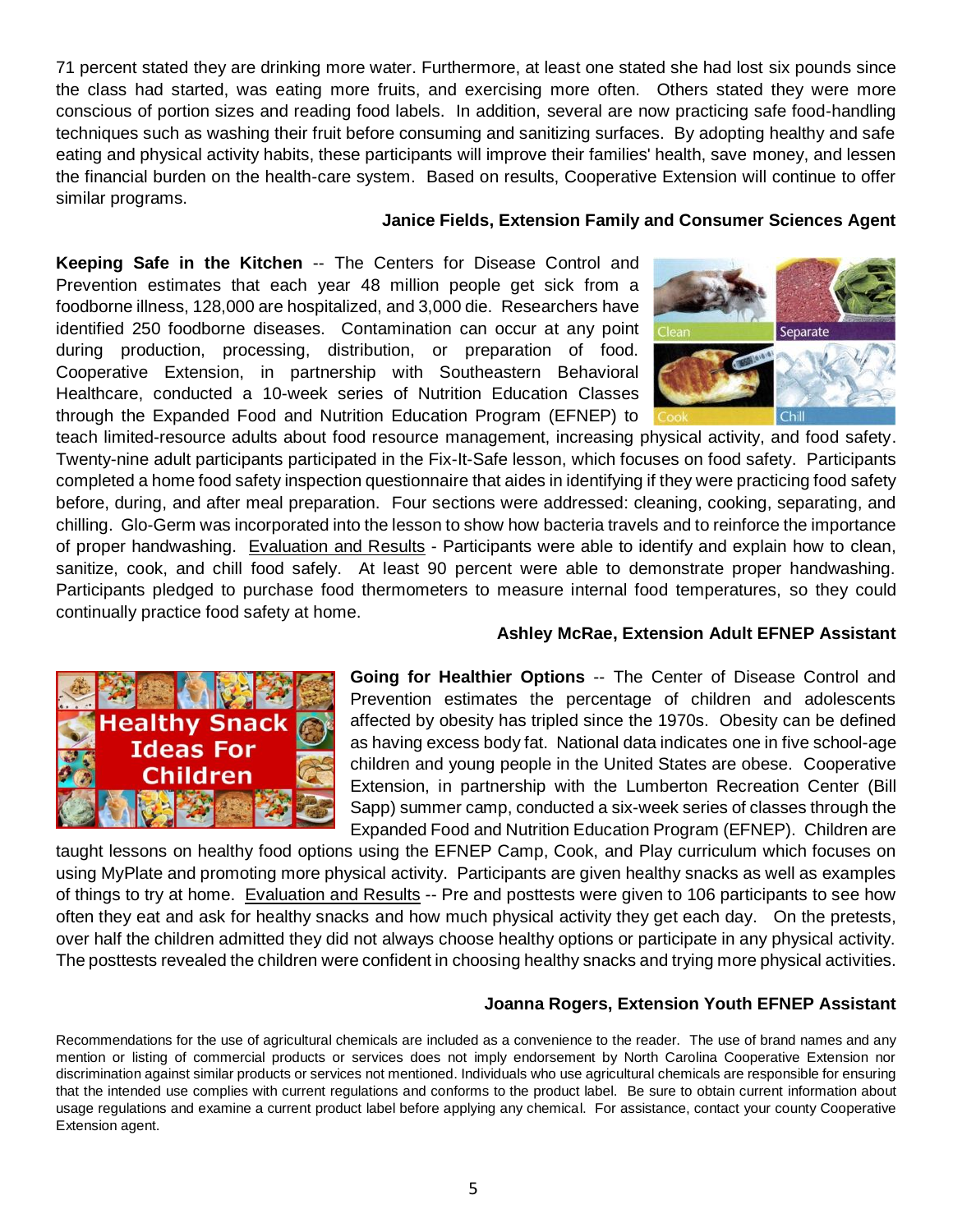## **2018 Upcoming Events**

| <b>WHEN</b>                                                                                                                                          | <b>WHAT</b>                                                                                                                                 | <b>WHERE</b>                                                                              | <b>CALL TO</b><br><b>REGISTER</b> |
|------------------------------------------------------------------------------------------------------------------------------------------------------|---------------------------------------------------------------------------------------------------------------------------------------------|-------------------------------------------------------------------------------------------|-----------------------------------|
| August 16,<br>23,<br>30,<br>September 6, 13, 18, 20,<br>26, October 4, 11, 18,<br>25, 31, November 8, and<br>December 6<br>$9:00$ a.m. $-12:00$ noon | Regional Extension Master Gardener<br><b>Volunteer Training</b><br>\$125 Fee - For those who registered by the<br>July 27 deadline          | O. P. Owens Agriculture Center<br>455 Caton Road, Lumberton                               | Mack Johnson<br>671-3276          |
| September 4, 11, 18, 25<br>October 9, and 16<br>9:45 a.m. - 12:30 p.m.                                                                               | Med Instead of Meds Cooking Series<br>\$20 Fee - For those who registered by the<br>August 28 deadline                                      | O. P. Owens Agriculture Center                                                            | Janice Fields<br>671-3276         |
| September 5                                                                                                                                          | Family and Consumer Sciences Advisory                                                                                                       | O. P. Owens Agriculture Center                                                            | Jessie Jones                      |
| 11:30 - 1:00 p.m.                                                                                                                                    | Meeting                                                                                                                                     |                                                                                           | 671-3276                          |
| September 6<br>8:30 - 9:30 a.m.                                                                                                                      | Soybean Turn Row Meeting                                                                                                                    | <b>Walton Farms</b><br>Intersection of Baxley Road and<br>Odom Home Place Road, St. Pauls | Mac Malloy<br>671-3276            |
| September 6                                                                                                                                          | <b>Goat Club Meeting</b>                                                                                                                    | <b>Hoke County Center</b>                                                                 | <b>Taylor Chavis</b>              |
| 7:00 - 9:00 p.m.                                                                                                                                     |                                                                                                                                             | 116 West Prospect Avenue, Raeford                                                         | 671-3276                          |
| September 6, 13, 20,<br>October 4, 11, and 18<br>4:00 - 6:00 p.m.                                                                                    | Med Instead of Meds Cooking Series<br>\$20 Fee - For those who registered by the<br>August 28 deadline                                      | O. P. Owens Agriculture Center                                                            | Janice Fields<br>671-3276         |
| September 10                                                                                                                                         | Robeson County Master Gardeners                                                                                                             | O. P. Owens Agriculture Center                                                            | Mack Johnson                      |
| 10:00 - 11:00 a.m.                                                                                                                                   | <b>Association Meeting</b>                                                                                                                  |                                                                                           | 671-3276                          |
| September 10                                                                                                                                         | 4-H County Council and Volunteer Leaders'                                                                                                   | O. P. Owens Agriculture Center                                                            | Wendy Maynor                      |
| 6:00 - 9:00 p.m.                                                                                                                                     | <b>Association Meeting - Elections</b>                                                                                                      |                                                                                           | 671-3276                          |
| September 17, 18, 19,<br>24, 25, and 26<br>1:00 - 5:00 p.m.                                                                                          | Spanish ServSafe Food Safety Certification<br>Training<br>\$125 Fee -- Deadline - September 10                                              | O. P. Owens Agriculture Center                                                            | <b>Janice Fields</b><br>671-3276  |
| September 18                                                                                                                                         | Robeson County Area Beekeepers                                                                                                              | O. P. Owens Agriculture Center                                                            | Nelson Brownlee                   |
| 6:30 - 8:30 p.m.                                                                                                                                     | <b>Association Meeting</b>                                                                                                                  |                                                                                           | 671-3276                          |
| September 20                                                                                                                                         | Small Farm Outreach Meeting: Linking                                                                                                        | <b>Bladen County Center</b>                                                               | Nelson Brownlee                   |
| 1:15 - 5:00 p.m.                                                                                                                                     | Resources to Farmers and Landowners                                                                                                         | 450 Smith Circle Drive, Elizabethtown                                                     | 671-3276                          |
| September 25                                                                                                                                         | <b>Pesticide Recertification Training</b>                                                                                                   | O. P. Owens Agriculture Center                                                            | Mac Malloy                        |
| 10:00 a.m. - 12 noon                                                                                                                                 | Private Applicator V                                                                                                                        |                                                                                           | 671-3276                          |
| September 25<br>1:00 - 3:00 p.m.                                                                                                                     | Pesticide Recertification Training - Spray Drift<br>Management -- Pesticide Credits Available:<br>A, B, D, G, H, I, K, L, M, N, O, T, and X | O. P. Owens Agriculture Center                                                            | Mac Malloy<br>671-3276            |
| September 27-October 6                                                                                                                               | Robeson Regional Agricultural Fair<br>robesoncountyfair.com                                                                                 | Robeson County Fairgrounds<br>3750 Martin Luther King, Jr., Drive<br>Lumberton            |                                   |
| October 4                                                                                                                                            | N.C. Cattle Industry Referendum                                                                                                             | O. P. Owens Agriculture Center                                                            | <b>Taylor Chavis</b>              |
| 8:15 a.m. - 5:15 p.m.                                                                                                                                | Voting Day                                                                                                                                  |                                                                                           | 671-3276                          |
| October 4                                                                                                                                            | <b>Goat Club Meeting</b>                                                                                                                    | <b>Hoke County Center</b>                                                                 | <b>Taylor Chavis</b>              |
| 7:00 - 9:00 p.m.                                                                                                                                     |                                                                                                                                             | 116 West Prospect Avenue, Raeford                                                         | 671-3276                          |
| October 8                                                                                                                                            | Robeson County Master Gardeners                                                                                                             | O. P. Owens Agriculture Center                                                            | Mack Johnson                      |
| 10:00 - 11:00 a.m.                                                                                                                                   | <b>Association Meeting</b>                                                                                                                  |                                                                                           | 671-3276                          |
| October 11<br>6:00 - 8:00 p.m.                                                                                                                       | <b>Backyard Chicken Class</b>                                                                                                               | O. P. Owens Agriculture Center                                                            | <b>Taylor Chavis</b><br>671-3276  |
| October 11 - 21                                                                                                                                      | North Carolina State Fair<br>http://www.ncstatefair.org/2018/index.htm                                                                      | N.C. State Fairgrounds, Raleigh                                                           |                                   |
| October 16                                                                                                                                           | Robeson County Area Beekeepers                                                                                                              | O. P. Owens Agriculture Center                                                            | Nelson Brownlee                   |
| 6:30 - 8:30 p.m.                                                                                                                                     | <b>Association Meeting</b>                                                                                                                  |                                                                                           | 671-3276                          |
| October 22, 23, and 24<br>8:45 a.m. - 5:00 p.m.<br>October 30 - Review<br>8:45 a.m. - 1:00 p.m.<br>October 31 - Exam<br>1:00 - 5:00 p.m.             | ServSafe Food Safety Certification Training<br>\$125 Fee -- Deadline - October 11                                                           | O. P. Owens Agriculture Center                                                            | Janice Fields<br>671-3276         |